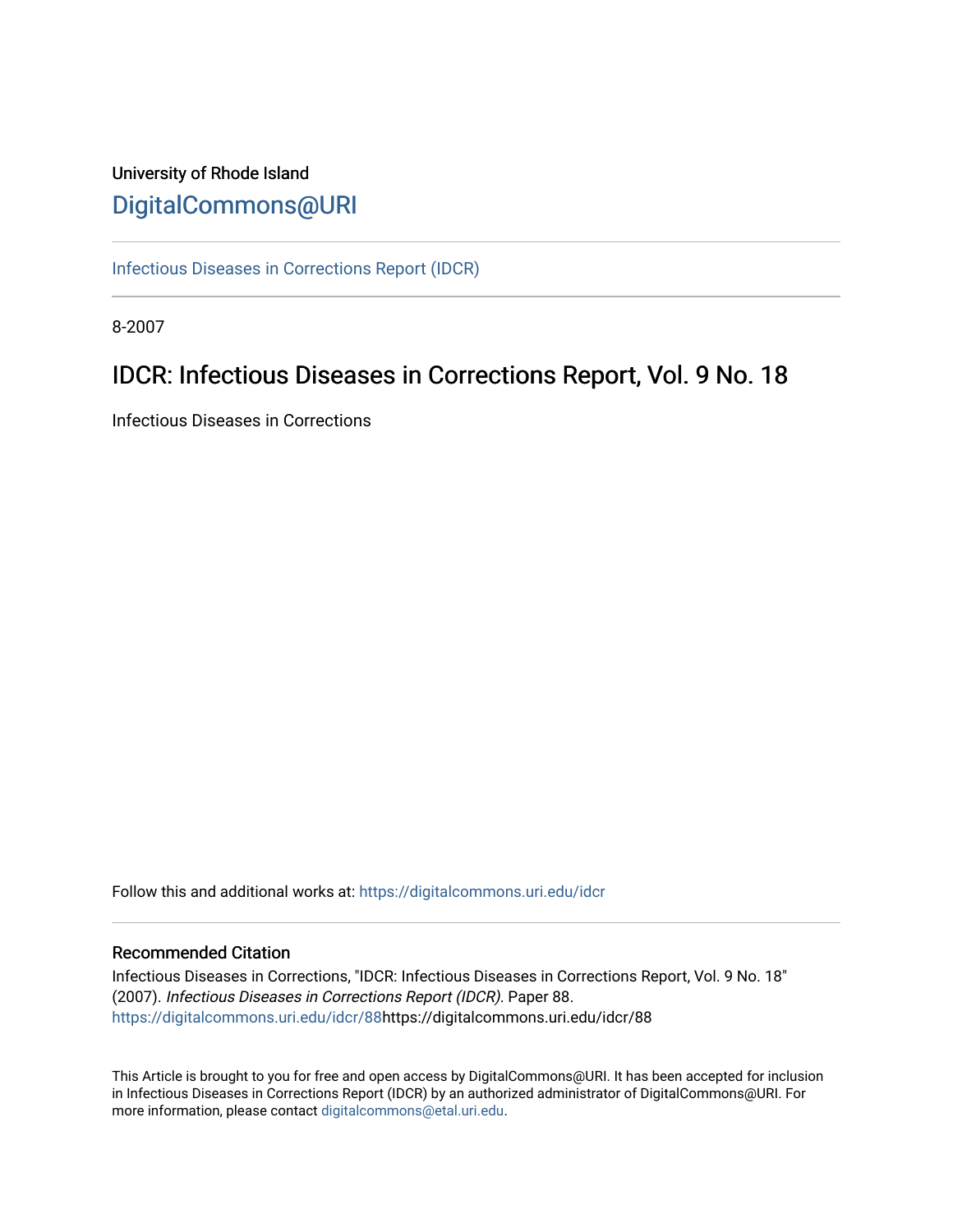### August 2007 Vol. 9, Issue 18 **FORMERLY HEPP Report**

Release Date: August 31, 2007 End Date: August 31, 2008

O



# **INFECTIOUS DISEASES IN CORRECTIONS REPORT**

**JOINTLY SPONSORED BY MEDICAL EDUCATION COLLABORATIVE, INC.**

### **ABOUT IDCR**

*IDCR, a forum for correctional problem solving targets correctional physicians, nurses, administrators, outreach workers, and case managers. Published monthly and distributed by fax and email, IDCR is ACCME accredited and free of charge. Since its founding in 1998, IDCR has served as an important resource for correctional healthcare providers by offering the newest and most relevant information on the management and treatment of infectious diseases within the correctional setting. Continuing medical education credits are provided by the Medical Education Collaborative (MEC). This publication is jointly sponsored by IDCR and MEC. This activity has been planned and implemented in accordance with the Essential Areas and Policies of the Accreditation Council for Continuing Medical Education through the joint sponsorship of MEC and IDCR. MEC is accredited by the ACCME to provide continuing medical education for physicians.* 

*Medical Education Collaborative designates this educational activity for a maximum of 1 AMA PRA Category 1 Credit™.The target audience for this educational program isphyscians.* 

### **EXECUTIVE EDITOR**

**Anne S. De Groot, MD** *Associate Professor of Medicine (Adjunct) The Warren Alpert Medical School of Brown University*

> **CHIEF EDITOR David A. Wohl, MD** *Associate Professor of Medicine University of North Carolina AIDS Clinical Research Unit*

**DEPUTY EDITORS Joseph Bick, MD** *Chief Medical Officer, California Medical Facility, California Department of Corrections*

**Renee Ridzon, MD** *Consultant*

## **SUPPORTERS**

*IDCR is grateful for the support of the following companies through unrestricted educational grants:*

*Major Support: Abbott Laboratories* 

*Sustaining: Gilead Sciences, Inc., GlaxoSmithKline, Schering-Plough Corp., Tibotec Therapeutics, Boehringer Ingelheim, Roche Pharmaceuticals, and Merck & Co.*

## **CONFERENCE COVERAGE: THE 4TH INTERNATIONAL AIDS SOCIETY (IAS) CONFERENCE ON HIV PATHOGENESIS, TREATMENT AND PREVENTION**

### **Spotlight:**

Perspective on a Rapid HIV Testing Program for Inmates at the Hillsborough County Jail in Tampa, Florida

**HIV 101:** New Antiretrovirals for 2007-2008

### **OBJECTIVES**

The reader will be able to describe the most significant studies presented at the 4th International AIDS Society Conference in regards to antiretroviral therapy.

The reader will be able to discuss the most significant studies presented at the 4th International AIDS Society Conference in regards to HIV and viral hepatitis co-infection.

The reader will be able to summarize the most significant studies presented at the 4th International AIDS Society Conference in regards to resistance and tropism testing.

The reader will be able to explain the rapid HIV testing program at the Hillsborough County Jail in Tampa, FL.

The reader will be able to identify new antiretroviral medications.

### **DISCLOSURES AND CREDENTIALS:**

**Associate Editors** Rick Altice, MD *Yale University AIDS Program*

David Paar, MD *Associate Professor of Medicine University of Texas, Medical Branch*

Dean Rieger, MD *Officer/Corporate Medical Director Correct Care Solution*

Karl Brown, MD, FACP *Infectious Disease Supervisor PHS-Rikers Island* Ralf Jürgens

*Consultant* Joseph Paris, PhD, MD, FSCP,

CCHP *Former Medical Director Georgia Dept. of Corrections* Lester Wright, MD, MPH

*Chief Medical Officer New York State Dept. of Correctional Services*

Bethany Weaver, DO, MPH *Infectious Disease Consultant Armor Correctional Health Services* David Thomas, MD, JD *Professor and Chairman, Division of Correctional Medicine NSU-COM*

**Editorial Board** Neil Fisher, MD *Medical Director, Chief Health Officer Martin Correctional Institute*

Lynn Taylor, MD *Assistant Professor of Medicine The Warren Alpert Medical School of Brown University*

Michael Poshkus, MD *Associate Clinical Professor The Warren Alpert Medical School of Brown University Medical Program Director Rhode Island Department of Corrections*

Louis Tripoli, MD, FACFE *Vice President of Medical Affairs Correctional Medical Services*

Josiah Rich, MD *Associate Professor of Medicine and Community Health The Warren Alpert Medical School of Brown University*

Steven F. Scheibel, MD *Medical Director Community Oriented Correctional Health Serviices*

Mary Sylla *Director of Policy and Advocacy Center for Health Justice* Barry Zack, MPH *Executive Director Centerforce*

Eric Avery, MD *Associate Clinical Professor of Psychiatry University of Texas, Medical Branch*

Zelalem Temesgen, MD, AAHIVS *Associate Professor of Medicine Mayo Clinic College of Medicine Director, HIV Clinic Disease Consultant Division of Infectious Disease Mayo Clinic*

> Jim Montalto *The Corrections Connection*

**Layout** Jose Colon *The Corrections Connection*

**Distribution** Screened Images Multimedia

**Managing Editor** Elizabeth Closson *IDCR*

**Faculty Disclosure**

*\*Disclosures are listed at the beginning of the articles.* The employees of Medical Education Collaborative have no financial relationships to disclose. In accordance with the Accreditation Council for Continuing Medical Education Standards for Commercial Support, the faculty for this activity have been asked to complete Conflict of Interest Disclosure forms.

**Rafael Campo, MD** Professor of Clinical Medicine Division of Infectious Diseases University of Miami School of Medicine

**Disclosures:** Speaker's Bureau: Abbott Laboratories, Gilead Sciences, and Merck & Co.; Advisory Board: Abbott Laboratories and Monogram Biosciences; Clinical Grants: Abbott Laboratories, Bristol-Myers Squibb, Gilead Sciences, GlaxoSmithKline, Merck & Co., and Virco.

**Bethany Weaver, DO MPH** Infectious Disease Consultant Armor Correctional Health Services Tampa, FL

**Disclosures:** Speaker's Bureau: Merck & Co. and Gilead Sciences, Inc.; Consultant: Merck & Co.; Advisory Board: Merck & Co.

**Disclosures: Main Article Disclosures: Spotlight**

*If you have any problems with this fax transmission please call (401)453-2068 or e-mail us at idcrme@gmail.com*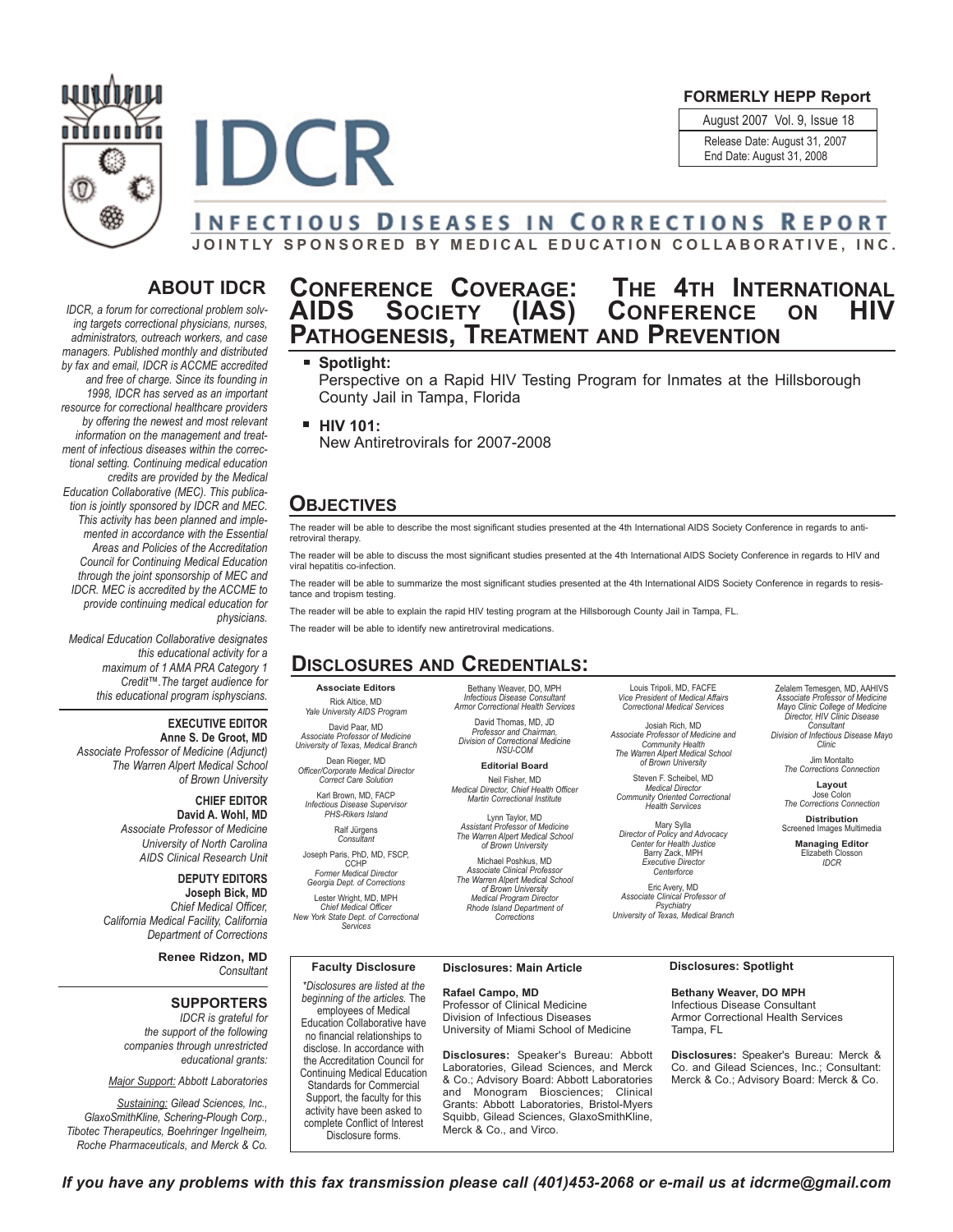### **CONFERENCE COVERAGE: THE 4TH INTERNATIONAL AIDS SOCIETY (IAS) CONFERENCE ON HIV PATHOGENESIS, TREATMENT AND PREVENTION**

#### **Rafael Campo, MD**

Professor of Clinical Medicine Division of Infectious Diseases University of Miami School of Medicine

### **Introduction**

The 4th International AIDS Society (IAS)<br>Conference on HIV Pathogenesis, Pathogenesis, Treatment and Prevention took place in Sydney, Australia, from 22-25 July 2007. As the premier summer HIV conference (alternating with its sister meeting, the International AIDS Conference), the IAS meeting is a great venue for the presentation of ground breaking HIV-related research. New data on currently available antiretroviral agents, the management of medication-associated toxicities, and the ever-evolving paradigm on when to start therapy were presented. Most exciting were presentations of data dealing with new antiretroviral agents in new drug classes. Lastly, data on antiretroviral resistance, tropism testing, and management of HIV-related morbidities and co-infections rounded out the meeting. Although there were no sessions or presentations dedicated to the care of the incarcerated HIV-infected individual, the results of a number of major studies have a bearing on how HIV is treated in prisons and jails and elsewhere.

#### **Current antiretroviral agents and treatment strategies**

The newest of the protease inhibitors (PIs), darunavir (DRV), has been seen by many as a potentially valuable addition to the HIV armamentarium especially for the treatment of antiretroviral experienced patients. The TITAN study compared DRV 600 mg/ritonavir (r) 100 mg BID (n=298) to lopinavir (LPV) 400 mg/r 100 mg BID (n=297) over 48 weeks in antiretroviral therapy (ART)- experienced, LPV-naïve patients.1 Both groups of patients received an optimized background regimen with two or more nuceloside and/or non-nucleoside reverse transcriptase inhibitors (NRTIs/NNRTIs). Results are shown in **Table 1**. Because the lower limit of the 95% CI did not go below -

## **LETTER FROM THE EDITOR**

Dear Correctional Colleagues,

These are exciting times in HIV therapeutics. We are at the cusp of a major change in the treatment landscape of this infection with the eminent release of three new HIV medications. Two of these antiretrovirals use unique mechanisms to interrupt the virus life cycle and the third extends the utility of an older class of these drugs. Together they provide, almost literally, a new lease on life for those with multi-drug resistant HIV infection.

Too often in corrections we care for HIV-infected individuals with extensive treatment experience who have cycled in and out of prisons, jails and the streets - along the way receiving and stopping antiretrovirals. Not surprisingly, many of these individuals develop drug resistant virus that out paces the availability of active agents in the HIV armamentarium. With genotypes dripping in red, we scratch our heads, unsure what to do to help these people, many of whom are asking for another chance.

With a critical mass of recently and about to be approved potent HIV drugs it is becoming increasingly possible to craft effective regimens for those with such extensive drug resistance. In this issue of *IDCR* we highlight the features of the major new HIV therapies so that we in corrections can prepare for their arrival and apply them wisely when they do come to our formularies. We also asked Dr. Rafael Campo of the University of Miami School of Medicine, an expert in the clinical management of HIV, to report back from the International AIDS Society Meeting held in Sydney, Australia. He provides an in-depth review of the data regarding emerging and established HIV therapies as well as data presented on HIV and viral hepatitis co-infection.

As with any change to the standard existing procedures, correctional systems are tasked to consider how these developments and advances can be incorporated in a manner that best serves the needs of patients and is affordable. Over the coming months there will be continued discussions regarding the cost of newer HIV therapies and the expensive laboratory testing that, in the case of one of these drugs, is practically required prior to use.

We, as well as those who represent our interests, must make a loud and unequivocal call on the pharmaceutical and laboratory companies involved to not forget that these products will be used extensively in correctional systems. Systems with zero-sum budgets that must cover everything from bed sheets to Band-Aids. Prisons and jails that are often left behind when it comes to special pricing for low income patients. Facilities that care for a lot of drug resistant HIV-infected patients. It does no good for our colleagues in industry who spent fortunes to develop these drugs or our patients who need these drugs to survive if new these exciting HIV therapies go unused for the wont of a price that is fair and affordable.

David A. Wohl, MD Associate Professor of Medicine Division of Infectious Diseases AIDS Clinical Research Unit The University of North Carolina - Chapel Hill P.S. New (2007) modified format on first page is made to comply with the ACCME requirements

12% for either of the two primary outcome measures (proportion with a viral load <400 copies/ml and <50 copies/ml at 48 weeks) for the DRV/r arm, DRV/r was shown to be non-inferior to LPV/r. In fact, because the lower limit of the confidence limits for both of these endpoints did not go below 0, DRV/r was shown to be superior to LPV/r by both criteria.

A related sub-study analyzed the response according to the number of LPV-associated resistance mutations at baseline.<sup>2</sup> Since none of these patients were LPV-experienced, these mutations had obviously been selected through the use of other PIs prior to enrollment in this study. Although a formal statistical analysis was not presented, the results suggested that the responses to LPV/r and DRV/r are similar in patients with virus with <6 LPV mutations (**Figure 1**). Not surprisingly, it was for virus with  $\geq 6$  LPV mutations for which DRV/r seemed to be more effective than LPV/r. These findings were similar to the ones stratified by phenotypic fold changes: The outcomes were similar as long as the LPV fold change stayed <10; for patients with LPV fold change between 10 and 40, DRV/r was more effective than LPV/r. Thus, it seems that these data can be interpreted in a relatively straightforward fashion: for patients with lower level PI resistance (<6 LPV mutations and/or <10 LPV fold change on phenotypic resistance testing) the efficacy of the two PIs is comparable; with higher level PI resistance ( $\geq$ 6 LPV mutations or  $\geq$ 10 LPV FC) DRV/r appears more effective than LPV/r.

A very interesting study by Mallal and colleagues dealt with the prevention of hypersensitivity reactions (HSR) in patients starting Abacavir (ABC) through pharmacogenomic testing ABC-naïve subjects (n=1956) about to start an ABC-containing ART regimen were randomized 1:1 to either be monitored for HSR through standard-of-care observation or to undergo prospective test-ing for HLA-B\*5701.3 Previously, it had been reported that persons with this HLA type were more susceptible to HSR induced by ABC. In the prospective testing arm, those patients negative for B\*5701 went on to receive the ABC; those who tested positive did not continue participation in the study. The endpoints of the study were clinically suspected (but not immunologically confirmed) ABC HSR and clinically suspected, immunologically confirmed ABC HSR. The immunological confirmation was carried out through skin patch testing, a research tool not available clinically. The incidence of clinically suspected ABC HSR was lower in the prospective screening arm than the standard-of-care arm and there were no cases of immunologically confirmed HSR in the prospective screening arm (**Figure 2**). Thus, the negative predictive value of B\*5701 testing was 100%. The authors concluded that prospective B\*5701 testing resulted in a "dramatic, clinically relevant and statistically significant reduction in ABC HSR". Testing for HLA-B\*5701 is becoming available in clinical labs at a cost of \$100 or less.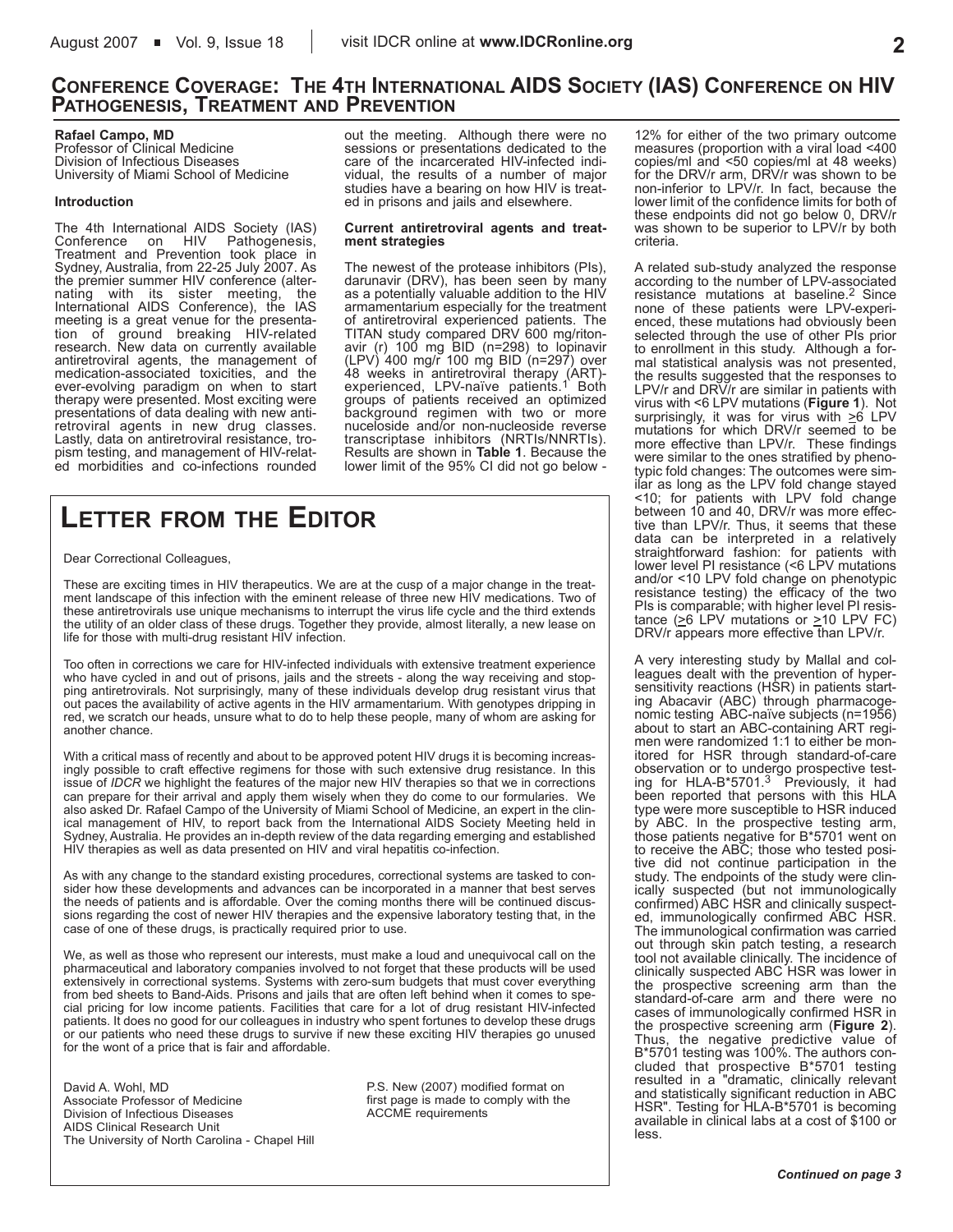Many discussions at the conference centered on the question of when to start HIV therapy. Data from four large cohort studies were presented. The specific aspects of the studies were different, but the overall message was the same: deferral of therapy is associated with poor outcomes. This conclusion was evident in CASCADE (the current CD4+ count, the nadir CD4+ count, and the time with CD4+ <350 were associated with AIDS and non-AIDS-related deaths), SMART (there was a greater risk of opportunistic infections [OIs], death/OIs, and serious non-AIDS events when ART was deferred for treatment-naïve patients), ATHENA (there was a slower CD4+ decline or better increase in CD4+ numbers if therapy was started with 350-500 vs. 200-350 CD4+ cells), and HOPS (there were fewer instances of NRTI-associated toxicities with ART initiation at higher CD4+ counts).<sup>4-7</sup> It seems clear that the pendulum is once more on the swing towards earlier initiation of therapy. In retrospect, the reason why clinicians had moved towards later initiation was because of the lower efficacy, lower genetic barrier, higher pill burden, and greater toxicity of the ART regimens available a few years ago. With the improvements in all these aspects of ART with modern regimens, it is appropriate that we reexamine the optimal time of starting ART.

### **New antiretroviral agents**

The first phase III 48-week data regarding the use of maraviroc (MVC), Pfizer's CCR5 receptor blocker, in ART-naïve patients were presented at the conference (the<br>MERIT study).<sup>8</sup> Patients without resistance to efavirenz (EFV), zidovudine (ZDV), or lamivudine (3TC) were randomized to one of 3 blinded treatment arms: MVC 300 mg QD vs. MVC 300 mg BID vs. EFV 600 mg QD, all with a backbone of co-formulated ZDV 300 mg/3TC 150 mg (CBV) BID. Baseline characteristics were similar for all patients. The MVC QD arm was stopped by the study data and safety monitoring board (DSMB) in January 2006 due to inferior efficacy compared to the two other arms. For non-inferiority to be established for MVC, the lower limit of the 1-sided 97.5% CI could not cross -10%; by this criterion, non-inferiority was proven for <400 c/ml but not for the <50 c/ml endpoint. This means that MVC was found not to be 'not inferior' to EFV (i.e. it was worse) with regard to achievement of a viral load less than 50 copies/mL. Despite the virologic data, the mean change in CD4+ counts was statistically superior for the MVC arm. The rates of discontinuation for MVC and EFV were similar (26.9% and 25.2%, respectively); however, the causes for discontinuation were different: lack of efficacy was higher with MVC (11.9%) than with EFV (4.2%) but adverse events were higher with EFV  $(13.6\%)$  than with MVC  $(4.2\%)$ . How to put all this together? Taking into consideration that the lower limit of the CI was a bit more stringent than what is typically used (-12%), the efficacy was roughly comparable. While EFV seemed to be more effective from a virological suppression perspective, there is a toxicity price to pay for this higher efficacy, and at the end of 48-weeks this resulted in a wash. There is one aspect of the study that was not presented but may prove to be very important in the long run: the selection of drug resistance. If the greater number of MVC virological failures were accompanied by selection of antiretroviral resistance to MVC or other agents in the regimen but the EFV toxicity failures were not associated with drug resistance, then EFV may be associated with a lesser cost for failure and may end up being a superior drug for naïve patients. This resistance data will undoubtedly be presented at a future conference.

Another CCR5 blocker, vicriviroc (VCV), was also studied in the 48-week AIDS Clinical Trials Group (ACTG) 5211 trial.<sup>9</sup> ART-experienced patients with CCR5-tropic virus and taking ritonavir-containing regimens were randomized to have VCV at 5, 10, or 15 mg vs. placebo added to the failing regimen for 14 days after which an optimized background regimen (OBR) was started. Crossover from the placebo arm to the VCV arms was allowed for patients with virologic failure after week 16. The lowest dose of VCV was discontinued by the study DSMB because of lower efficacy. As reported previously, the study was eventually unblinded because of eight malignancies (two in the placebo and six in the VCV arms). The data presented suggest that the 10 mg and 15 mg arms of VCV were able to suppress viral replication (**Table 2**). It is hard to make any statements beyond that observation because of the relatively small number of patients in the study and the paucity of other available information (e.g. response according to the number of active agents in the OBR). Future studies may demonstrate that VCV is yet another CCR5 blocker with promising efficacy.

Another 48-week study of a new drug in naïve patients that generated great interest was a study of the integrase inhibitor raltegravir.<sup>10</sup> Antiretroviral-naïve patients (n=198) were randomized to receive either raltegravir at one of four different doses BID (100 mg, 200 mg, 400 mg, or 600 mg) vs. EFV 600 mg daily, all with a backbone of tenofovir 300 mg daily and 3TC 150 mg BID. Baseline characteristics were also similar for all patients. All patient groups experienced  $\geq$  2.2 log10 viral load decreases with similar increases in CD4+ cells. Patients receiving raltegravir achieved a viral load <50 copies/mL sooner than patients on EFV, but by week 24 and through week 48 the virological responses were similar. Drug related adverse events were similar for all groups except for the well-known association of central nervous system adverse effects with EFV. Also, there were elevations in total cholesterol and triglycerides for EFV but not for raltegravir. Thus, it can be concluded that raltegravir seems to be an efficacious and well-tolerated drug in naïve patients with an efficacy and safety profile comparable to that of EFV.

TMC-125 (etravirine), a novel NNRTI, is also undergoing intensive clinical testing. Two studies identical in design and different only with respect the region of the world where they were conducted (DUET-1 [n=612] and DUET-2 [n=591]) were present-ed at the conference.11,12 Patients with documented NNRTI resistance and  $\geq$ 3 PI mutations were randomized to receive TMC-125 vs. placebo plus DVR/r plus investigator-chosen NRTIs ± enfuvirtide. A 24-week (out of a planned 96-week study) efficacy analysis was presented for each of the two studies (**Table 3**). The incidence of adverse events and toxicity-related treatment discontinuations were similar for both groups in both studies. The authors concluded that TMC-125 is the first NNRTI to show efficacy in patients with NNRTI resistance as well as being well tolerated and safe.

### **Viral hepatitis**

Studies dealing with viral hepatitis are an important component of these international conferences, especially for correctional health care providers. However, not as many studies were presented on this topic at this particular conference; nonetheless, a few abstracts contained interesting observations and are worth noting.

Most hepatitis work in recent years has focused on hepatitis C virus (HCV) since the rates of co-infection with HIV are so high. As there has been an effective vaccine for hepatitis B virus (HBV) for the last two decades, the number of HIV/HBV co-infected patients is not as large, but these patients are seen among our clinic populations and frequently pose a therapeutic challenge. An issue that complicates the management of HBV-HIV co-infection is the fact that patients may require treatment for HBV but may still have high CD4+ cell values and low HIV viral loads making treatment for HIV unnecessary. Thus, the use of agents for HBV but with activity against both viruses (e.g. lamivudine [3TC], and emtricitabine [FTC]) may lead to the selection of resistance by HIV against these agents. At a hepatitis symposium, Vicente Soriano from Madrid presented a useful algorithm for the treatment of HBV in patients who do not yet require treatment for HIV (**Figure 3**).13 Although the algorithm is based on expert opinion and would obviously need to be individualized for any particular patient, it is a potentially useful tool for the management of these patients.

An issue that many HIV clinicians deal with frequently is diminished vaccine efficacy because of a compromised immune response. It has been clearly demonstrated that response rates to HBV vaccination are lower among HIV-infected individuals compared to those without HIV infection. Bortan and colleagues reported a retrospective study on the vaccination with recombinant HBV vaccine of HIV-infected individuals with either the standard dose (10 mcg at 0, 1, and 6 months) or a higher dose (40 mcg at 0, 1, and 6 months).14 Although the number of patients in the study was relatively small, the results were impressive: only 26% (11 of 42) of standard dose-vaccinees developed anti-HBs titers >10 IU/L whereas 82% (9 of 11) of high dose-vaccinees developed these titers. The standard and high dose vaccinees had similar CD4+ cell counts (398 and 353, respectively) and use of ART (88% and 91%, respectively). The investigators could not identify by multivariate analysis any factors (other than vaccine dose) that were associated with an adequate anti-HBs response. These results suggest that it is possible to successfully vaccinate HIV-infected individuals against HBV infection, although a larger study would be needed in order to establish the optimal dose.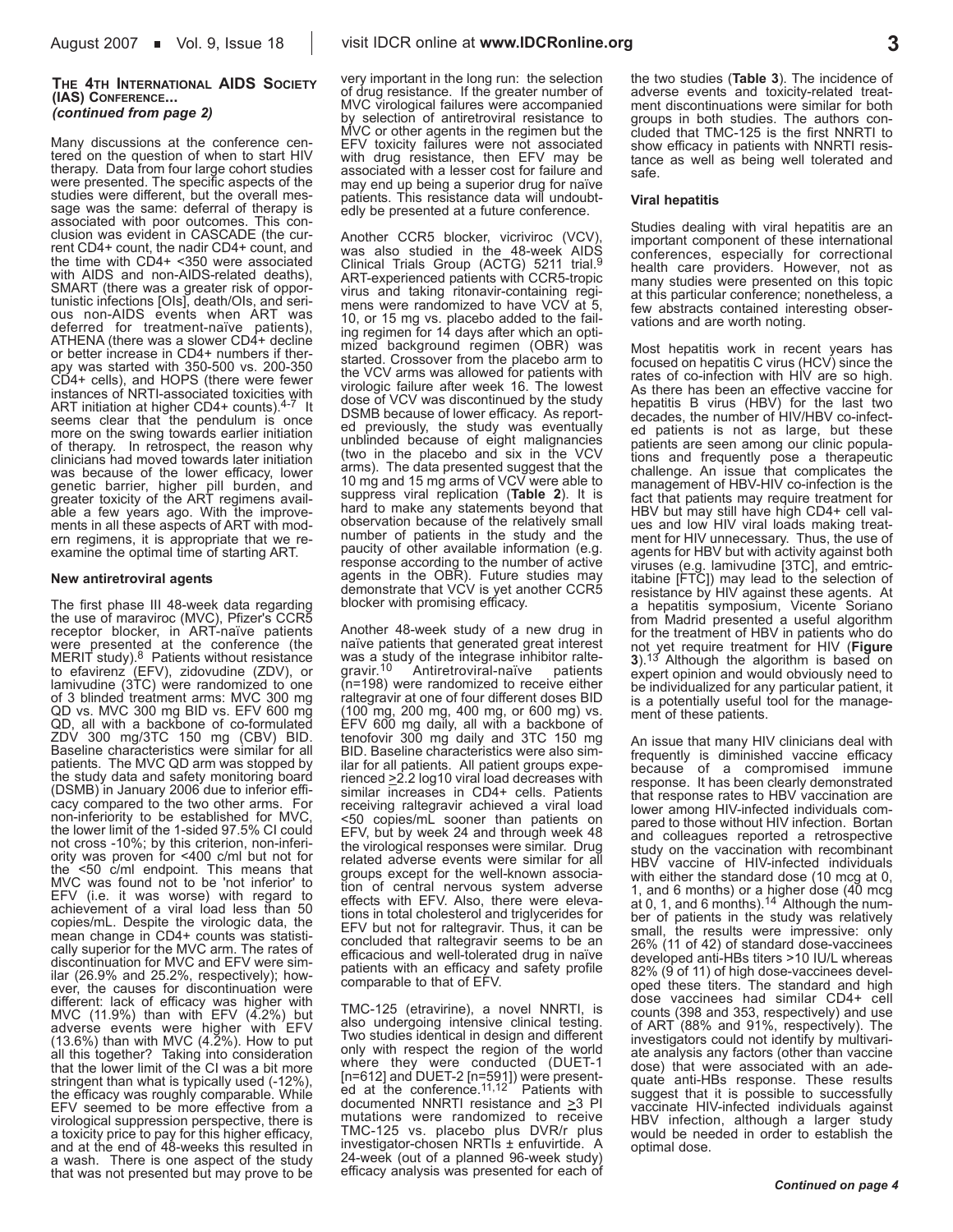#### **THE 4TH INTERNATIONAL AIDS SOCIETY (IAS) CONFERENCE...** *(continued from page 3)*

In general, the efficacy of treatment for HCV is disappointing with long-term sustained virologic response (SVR) rates as low as 20- 30% especially among patients with HCV genotypes 1 and 4. A small retrospective study from Italy suggests, however, that even in the absence of SVR there might be a significant benefit to pegylated interferon (peg-IFN) and ribavirin (RBV) treatment.<sup>15</sup> Twenty-five co-infected patients treated with peg-IFN and RBV for a median of 9 months but without SVR were compared to 25 coinfected and untreated patients matched for age, gender, and Child-Pugh score. After a median of 54 months of follow-up, 16% (n=4) of treated and 52% (n=13) of untreated controls, respectively, developed a study endpoint (death or development of ascites, jaundice, encephalopathy, gastrointestinal bleeding, or hepatocellular carcinoma) (p=0.02). By multivariate analysis the predictors of development of a study endpoint were use of peg-IFN therapy (adjusted RR=0.03; p=0.016) and the presence of detectable HIV RNA (adjusted RR=35.98; p=0.024). Thus, there seems to be benefit to therapy for HCV in co-infected patients even in the absence of viral suppression.

### **Resistance and tropism testing**

An observation regarding resistance testing with useful practical consequences was made by a group of British investigators.16 They retrospectively studied the outcome of genotypic testing (GT) in viral load samples with <1000 copies/ml vs. >1000 copies/ml from patients on antiretrovirals with either viral failure (a viral load <50 copies/ml followed by two HIV RNA levels >50 copies/ml) or failure to suppress (HIV RNA level >50 copies/ml after being on HIV therapy for >6 months). All 66 samples with a viral load >1000 copies/ml could be amplified and sequenced; remarkably, 56 of 67 (85%) of samples with a viral load <1000 copies/ml could also be amplified and sequenced. This was the case with both low (200-1000 copies/ml) (38 of 42 samp les; 90% success rate) as well as very low (50-200 copies/ml) (18 of 25 samples; 72% success rates) viral loads. This suggests that GT can identify the selection of resistance mutations at HIV RNA levels that are much lower than what has been thought possible up until now.

The appropriate use of CCR5 receptor blockers will be dependent on the identification of the exact tropism of HIV. Use of CCR5 blockers on virus that expresses the CXCR4 receptor exclusively (X4 virus) or both CCR5 (R5 virus) and CXCR4 receptors (dual or mixed [D/M] populations) would not only be associated with decreased efficacy of CCR5 blockers but could lead to the selection of resistance to the other drugs in the regimen. There is a Food and Drug Administration (FDA)-approved phenotypic assay of tropism (Monogram Biosciences' Trofile) with a turnaround time and cost similar to that of the same company's Phenosense assay. In order to improve turnaround time and cost, several genotypic assays for tropism have been developed. These assays determine the genetic sequence of the V3 loop of gp120 (responsible for tropism) that is then matched through a variety of methods (position scor-

**Table 1.** 48-week virological and immunological efficacy of DRV/r vs. LPV/r plus > 2 NRTIs/NNRTIs in ART-experienced, LPV-naïve patients (intent-to-treat analysis)

| Week 48 parameter                                                                                                                                                             | DRV/r (n=298)                                                                                                                               | LPV/r (n=297)                                                                                   | Estimated difference<br>between DRV/r and<br>LPV/r (95% CI)                                                                                                                                       |
|-------------------------------------------------------------------------------------------------------------------------------------------------------------------------------|---------------------------------------------------------------------------------------------------------------------------------------------|-------------------------------------------------------------------------------------------------|---------------------------------------------------------------------------------------------------------------------------------------------------------------------------------------------------|
| Viral load <400                                                                                                                                                               | 77%                                                                                                                                         | 67%                                                                                             | 10% (2%; 16%)*                                                                                                                                                                                    |
| c/ml<br>Viral load <50 c/ml                                                                                                                                                   | 71%                                                                                                                                         | 60%                                                                                             | 11% (3%; 19%)*                                                                                                                                                                                    |
| Mean (±SD) viral                                                                                                                                                              | $-1.95 (\pm 1.24)$                                                                                                                          | $-1.72 (\pm 1.34)$                                                                              | $-0.20$ ( $-0.39$ ; $-0.004$ )*                                                                                                                                                                   |
| load log <sub>10</sub> △ from                                                                                                                                                 |                                                                                                                                             |                                                                                                 |                                                                                                                                                                                                   |
| baseline                                                                                                                                                                      |                                                                                                                                             |                                                                                                 |                                                                                                                                                                                                   |
| Median CD4+ cell                                                                                                                                                              | 97                                                                                                                                          | 102                                                                                             |                                                                                                                                                                                                   |
| increase                                                                                                                                                                      |                                                                                                                                             |                                                                                                 |                                                                                                                                                                                                   |
| $*P < 0.01$                                                                                                                                                                   |                                                                                                                                             |                                                                                                 |                                                                                                                                                                                                   |
| 100<br>91<br>86<br>85<br>90<br>Percent<400 c/ml<br>80<br>70<br>60<br>50<br>41<br>40<br>30<br>20<br>10<br>0<br><6<br>$\approx 6$<br>Number of LPV mutations<br>o DRV/r o LPV/r | 100<br>90<br>83<br>76<br>Percent<50 c/ml<br>80<br>70<br>60<br>50<br>40<br>30<br>20<br>10<br>0<br><6                                         | 83<br>b4<br>$\geq 6$<br><b>Number of LPV mutations</b><br>$\equiv$ DRV/r $\equiv$ LPV/r         | Figure 1. Virological<br>response to DRV/r vs. LPV/r<br>plus $\geq$ 2 NRTIs/NNRTIs after<br>48 weeks of therapy accord-<br>ing to number of LPV-associ-<br>ated protease mutations at<br>baseline |
| 9<br>OR 0.40<br>P < 0.0001<br>8<br>7<br>6<br>Incidence (%)<br>5<br>$\ddot{\phantom{a}}$<br>3<br>2<br>7.8%<br>1<br>(66/847)<br>$\bf{0}$                                        | OR 0.03<br>P < 0.0001<br>3.4%<br>2.7%<br>(27393)<br>(23.842)<br>Immunologically confirmed<br><b>Clinical HSR</b><br>HSR<br>□SOC □HLA Tested | $0\%$<br>(0.802)                                                                                | Figure 2. Clinically suspected<br>and clinically suspected,<br>immunologically confirmed<br>ABC HSR (intent-to-treat<br>analysis)<br>SOC = Standard of care                                       |
| <b>HBV DNA</b>                                                                                                                                                                | <b>HIV/HBV</b><br><b>HBV DNA</b>                                                                                                            |                                                                                                 | Figure 3. Treatment algo-<br>rithm for HIV-infected patients<br>with compensated hepatitis B<br>virus infection and CD4 cell                                                                      |
| <2,000 IU/mL<br>3-12 months<br>* No treatment<br>* Consider biopsy                                                                                                            | ≥2,000 IU/mL<br>ALT Normal<br>* Monitor ALT every<br>A - elevated ALT)                                                                      | <b>ALT Elevated</b><br>Treat<br>* PEG IFN (favorable response<br>factors are: HBeAg+ - genotype | count > 350/mm <sup>3</sup>                                                                                                                                                                       |

Adefovir (if HBV-DNA is still detectable at Week 24 add telbivudine to minimize resistance development risk) \* Early HAART initiation including tenofovir+3TC/FTC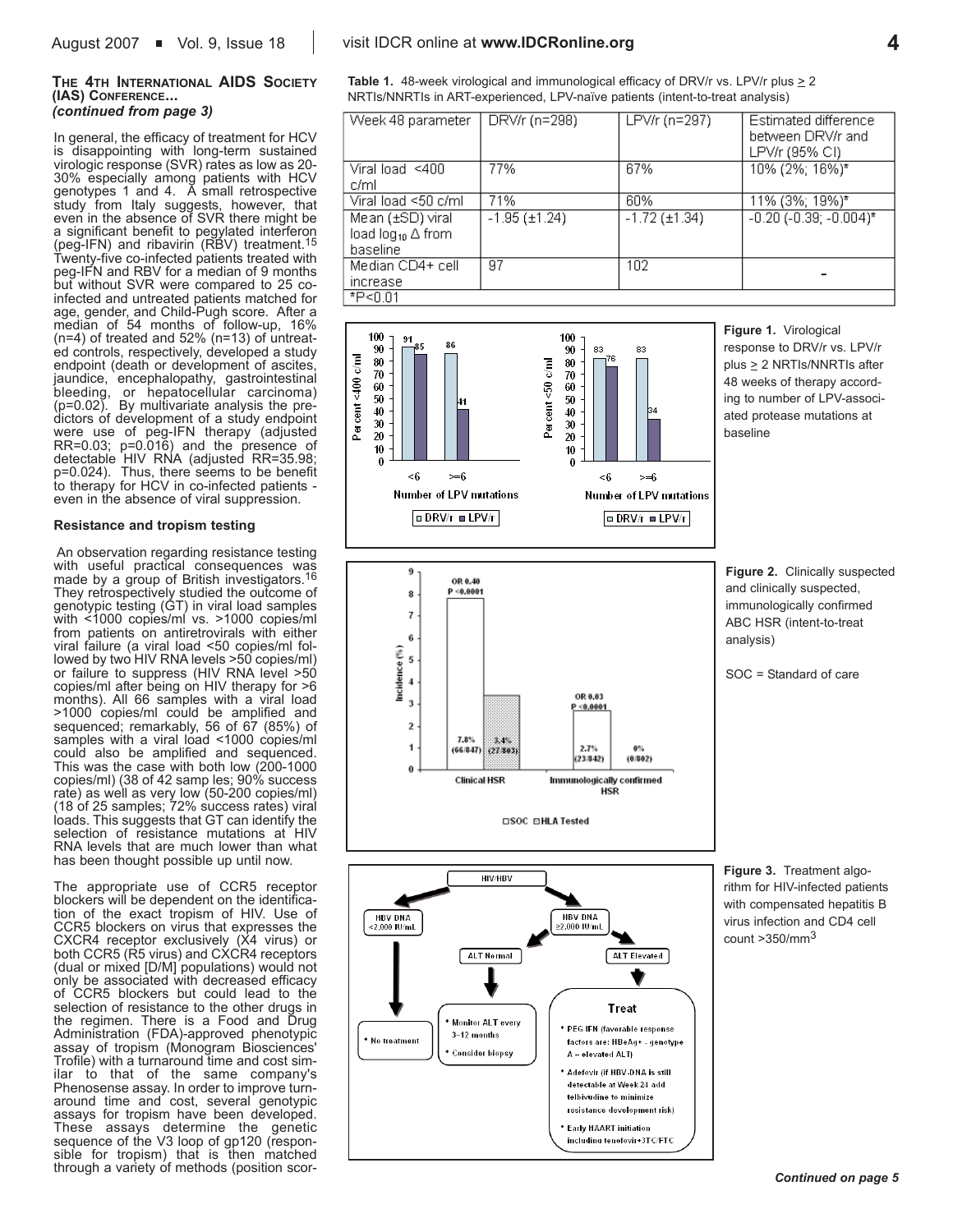### **THE 4TH INTERNATIONAL AIDS SOCIETY (IAS) CONFERENCE...**

*(continued from page 4)*

ing matrices, neural networks, positionbased rules, etc.) to actual tropism phenotypes. A prediction of tropism is thus generated.

Low, et al. reported a study in which 920 V3 genotypes were analyzed by six different methods and the predicted tropism was then matched to the Trofile phenotype.17 The goal of the study was to determine the sensitivity and specificity of the genotypic methods. The sensitivity of ranged from 22-50% and the specificity from 88-97% leading the authors to conclude that these methods are not yet adequate for predicting the X4 phenotypes upon which the determination of the presence of D/M populations is made. Thus, our ability to accurately predict tropism by genotypes will be currently limited for now.

#### **Conclusions**

This international conference, conducted half way around the planet, yielded data that are useful in our real world management of HIV and associated conditions. Studies of existing antiretrovirals help us refine our use of these medications while trials of newer therapies raise the prospect of continued opportunities for improving the well-being of our patients.

### August 2007 **Nol.** 9, Issue 18 **b** visit IDCR online at **www.IDCRonline.org 5**

**Table 2.** Outcome of ACTG 5211 by study arm

| Outcome                        | VCV 10 mg (n=30) | VCV 15 mg (n=30) | Placebo (n=28)       |
|--------------------------------|------------------|------------------|----------------------|
| Median weeks of                | 48               | 48               | 25                   |
| FÆ.                            |                  |                  |                      |
| Subjects with early            | 11 (37%)         | 9 (30%)          | 23 (82%)             |
| discontinuation (%)            |                  |                  |                      |
| Subjects with                  | 8(27%)           | 10 (33%)         | 24 (86%)             |
| virglogic failure (%)          |                  |                  |                      |
| Median VL A (log <sub>10</sub> | $-1.92$          | $-1.44$          | Not done             |
| c/ml) at week 48               |                  |                  |                      |
| Proportion with VL             | 57%/37%          | 43%/27%          | 14% / 11%            |
| <400 / <50 c/ml at             |                  |                  |                      |
| week 48                        |                  |                  |                      |
| Median CD4+ cell ∆             | $+130$           | $+96$            | Not done             |
| at week 48                     |                  |                  |                      |
| Subjects with co-              | 4                | 3                | 3 (2 after crossover |
| receptor changes               |                  |                  | to VCV)              |
| (CCR5 to                       |                  |                  |                      |
| dual/mixed or                  |                  |                  |                      |
| CXCR4)                         |                  |                  |                      |

**Table 3.** Virological and immunological outcome of the DUET-1 and DUET-2 studies at 24 weeks (intent-to-treat analysis)

| Endpoint                  |                                       | DUET-1  |                       |          | DUET-2  |                       |
|---------------------------|---------------------------------------|---------|-----------------------|----------|---------|-----------------------|
|                           | TMC -125                              | Placebo | Difference            | TMC -125 | Placebo | Difference            |
|                           | group                                 | group   | (95% CI)              | group    | group   | (95% CI)              |
| $<$ 50 c/ml               | 56%                                   | 39%     | 17% (9%;              | 62%      | 44%     | 18%                   |
|                           |                                       |         | $25\%$ <sup>*</sup>   |          |         | (11%;                 |
|                           |                                       |         |                       |          |         | $26\%$ )**            |
| $<$ 400 c/ml              | 74%                                   | 51%     | 22%                   | 75%      | 54%     | 21%                   |
|                           |                                       |         | (15%;                 |          |         | (14%;                 |
|                           |                                       |         | $30\%$ <sup>*</sup>   |          |         | $29\%)$ **            |
| Mean ∆ in                 | $-2.41$                               | $-1.70$ | 0.57                  | $-2.34$  | $-1.68$ | 0.51                  |
| $VL$ (log <sub>10</sub> ) |                                       |         | (0.33)                |          |         | (0.28)                |
|                           |                                       |         | $0.82$ <sup>***</sup> |          |         | $0.74$ <sup>***</sup> |
| Mean ∆ in                 | 89.0                                  | 64.4    | 31.7                  | 78.1     | 65.5    | $6.59(-$              |
| $CD4+$                    |                                       |         | (15.2;                |          |         | 7.81:                 |
| count                     |                                       |         | 48.2)                 |          |         | 20.99)                |
|                           | * p <0.01; ** p <0.001; *** p <0.0001 |         |                       |          |         |                       |

#### *References*

*1.Valdez-Madruga J, Berger DS, McMurchie M, et al. Comparison of 48-week efficacy and safety of darunavir/ritonavir (DRV/r) with lopinavir/ritonavir (LPV/r) in LPV/rnaïve, treatment-experienced patients: a randomized, controlled phase III trial (TITAN). [Abstract TUAB101]. 4th International AIDS Society Meeting, July 22-25, Sydney,*

*Australia. 2.De Meyer S, De Paepe E, Vangeneugden T, et al. Effect of baseline and on-treatment mutations on the antiretroviral activity of darunavir/ritonavir (DRV/r) and lopinavir/ritonavir (LPV/r): results of a randomized, controlled, phase III study (TITAN). [Abstract WEPEB038]. 4th International AIDS Society Meeting, July 22-25, Sydney,*

*Australia. 3.Mallal S, Phillips E, Carosi G, et al. PREDICT-1: a novel randomized prospective study to determine the clinical utility of HLA-B\*5701 screening to reduce abacavir hypersensitivity in HIV-1 infected subjects (study CNA106030). [Abstract WESS101].*

*4th International AIDS Society Meeting, July 22-25, Sydney, Australia. 4.Marin B, Thiebaut R, Rondeau V, et al. Association between CD4 and HIV RNA with non AIDS-related causes of death in the era of combination antiretroviral therapy (cART). [Abstract WEPEB019]. 4th International AIDS Society Meeting, July 22-25,*

*Sydney, Australia. 5.Emery S, SMART Study Group and INSIGHT. Major clinical outcomes in patients not treated with antiretroviral therapy (ART) at baseline in SMART; a rationale for a trial to examine early treatment of HIV diseases. [Abstract WEPEB018]. 4th International AIDS Society Meeting, July 22-25, Sydney, Australia.* 

*6.Van Sighem, Gras L, Smit C, et al. A CD4 threshold below 350 cells/mm3 for starting HAART is associated with a higher risk of disease progression. [Abstract* WEPEB016]. 4th International AIDS Society Meeting, July 22-25, Sydney, Australia.<br><sup>7.</sup>Lichtenstein K, Armon C, Moorman A, et al. Initiation of antiretroviral therapy at high-

*er CD4+ T cell counts reduces incidence of nucleoside analogue toxicities acutely and risk for later development with continued use of these agents in the HIV outpatient (HOPS) cohort. [Abstract MOPEB016]. 4th International AIDS Society Meeting, July 22-25, Sydney, Australia.* 

*8.Saag M, Ive P, Heera J, et al. A multicenter, randomized, double-blind, comparative trial of a novel CCR5 antagonist, maraviroc versus efavirenz, both in combination with Combivir (zidovudine [ZDV]/lamivudine [3TC]), for the treatment of antiretroviral naive patients infected with R5 HIV 1: Week 48 results of the MERIT study. [Abstract WESS104]. 4th International AIDS Society Meeting, July 22-25, Sydney, Australia.* 

*9.ACTG 5211; phase II study of the safety and efficacy of vicriviroc (VCV) in HIV-infected treatment-experienced subjects: 48 week results. [Abstract TUAB102]. 4th*

*International AIDS Society Meeting, July 22-25, Sydney, Australia. 10.Markowitz M, Nguyen B-Y, Gotuzzo E, et al. Rapid onset and durable antiretroviral effect of raltegravir (MK-0518), a novel HIV-1 integrase inhibitor, as part of combination ART in treatment of HIV- infected patients: 48-week data. [Abstract TUAB104]. 4th International AIDS Society Meeting, July 22-25, Sydney, Australia.* 

*11.Mills A, Cahn P, Grinsztejn B, et al. DUET 1: 24-week results of a phase III randomized double-blind trial to evaluate the efficacy and safety of TMC125 versus placebo in 612 treatment-experienced HIV-1 infected patients. [Abstract WESS204:1]. 4th*

*International AIDS Society Meeting, July 22-25, Sydney, Australia. 12.Katlama C, Campbell T, Clotet B, et al. DUET 2: 24-week results of a phase III randomized double-blind trial to evaluate the efficacy and safety of TMC125 versus placebo in 591 treatment-experienced HIV-1 infected patients. [Abstract WESS204]. 4th*

*International AIDS Society Meeting, July 22-25, Sydney, Australia. 13.Soriano V. Hepatitis co-infection - not as easy as A, B, C. [Abstract MOBS104]. 4th International AIDS Society Meeting, July 22-25, Sydney, Australia. 14.Bortan A, Shah S, Epstein M, et al. The efficacy of high-dose hepatitis B vaccina-*

*tion in HIV-infected individuals. [Abstract MOPEB055]. 4th International AIDS Society Meeting, July 22-25, Sydney, Australia.*

*15.De Bona A, Galli L, Gallotta G, et al. Rate of cirrhosis progression reduced in HIV/HCV co-infected non-responders to anti-HCV therapy. [Abstract MOPEB049]. 4th International AIDS Society Meeting, July 22-25, Sydney, Australia.* 

*16.Tong W, Chrystie I, Aboud M, et al. Usefulness of genotypic resistance tests (GRT) in patients with HIV-1 viral loads (VL) less than 1000 copies/ml [Abstract TUPEB031]. 4th International AIDS Society Meeting, July 22-25, Sydney, Australia.*

*17.Low A, Sing T, Chan D, et al. Improving HIV genotyping algorithms for the prediction of X4 co-receptor usage in clinical isolates. [Abstract WEPEA005]. 4th International AIDS Society Meeting, July 22-25, Sydney, Australia.*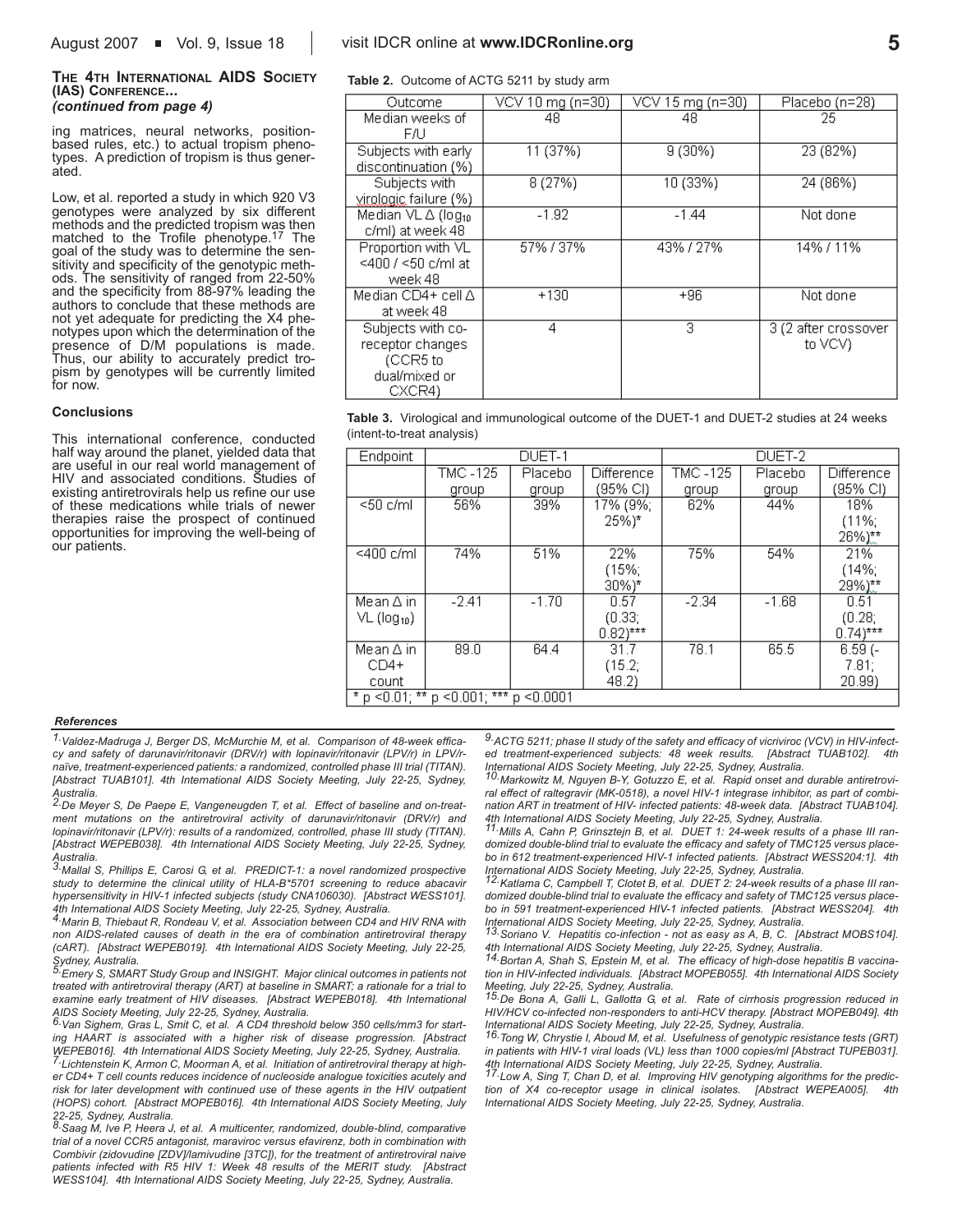### **HIV 101: NEW ANTIRETROVIRALS FOR 2007-2008**

| Drug        | Mechanism<br>of Action          | Major Features and Clinical Trials Results                                                                                                                                                                                                                                             | <b>Refs</b> |
|-------------|---------------------------------|----------------------------------------------------------------------------------------------------------------------------------------------------------------------------------------------------------------------------------------------------------------------------------------|-------------|
| Raltegravir | Inhibitor of HIV-1<br>integrase | Inhibits the integrase enzyme responsible for integrating viral DNA into the cellular<br>genome.                                                                                                                                                                                       | 1, 2        |
|             |                                 | Over the first 24 weeks of the BEMCHMRK 1 and 2 trials, raltegravir when added to<br>optimized HIV therapy was found to significantly increase rates of viral suppression to<br><50 copies/mL compared to placebo among patients with extensive ART experience.                        |             |
|             |                                 | In a smaller study of treatment for naïve patients, raltegravir was comparable to<br>efavirenz in suppressing viremia to <50 copies/mL when both were co-administered<br>with tenofovir/lamivudine.                                                                                    |             |
| Maraviroc   | CCR5 inhibitor                  | Blocks the CCR5 co-receptor on T-lymphocyte surface used by some strains of HIV to<br>gain entry into the cell. Does not inhibit entry of virus tropic for the alternative CXCR4<br>co-receptor found on monocytes.                                                                    | 3, 4, 5     |
|             |                                 | In the MOTIVATE trials, 44% of patients with multidrug resistant HIV screened for study<br>entry were found to have CXCR4 or dual/mixed tropic virus that would not be expected<br>to be inhibited by maraviroc.                                                                       |             |
|             |                                 | An assay to determine if the patient harbors CCR5 tropic virus is available and is rec-<br>ommended prior to use of this drug. Current assay cost is \$1,960.                                                                                                                          |             |
|             |                                 | When used along with an optimized ART background, the drug was found to produce<br>significantly higher rates of viral suppression below 50 copies/mL compared to placebo<br>in the MOTIVATE trials.                                                                                   |             |
|             |                                 | Maraviroc was inferior to efavirenz in achieving a viral below 50 copies/mL when each<br>drug was combined with zidovudine/lamidudine in treatment for naïve patients enrolled<br>in the MERIT trials.                                                                                 |             |
| Etravirine  | Non-nucleoside<br>reverse tran- | This 'second generation' twice daily NNRTI has been found to be active against virus<br>containing major NNRTI resistance mutations including K103N and Y181C.                                                                                                                         | 6, 7, 8     |
|             | scriptase<br>inhibitor          | Certain mutations and accumulated NNRTI resistance can reduce effectiveness of<br>etravirine.                                                                                                                                                                                          |             |
|             |                                 | In the DUET trials, a significantly higher proportion of subjects with NNRTI and PI resis-<br>tant HIV achieved a viral load <50 copies/mL at 24 weeks with etravirine compared to<br>placebo when both were co-administered with darunavir/ritonavir as part of optimized<br>therapy. |             |
|             |                                 | Central nervous system adverse effects were no more common than that observed in<br>patients receiving placebo during the DUET studies.                                                                                                                                                |             |

#### *References*

*1.D Cooper, J Gatell, J Rockstroh, et al. Results from BENCHMRK-1, a phase III study evaluating the efficacy and safety of MK-0518, a novel HIV-1 integrase inhibitor, in patients with triple-class resistant virus. 14th Conference on Retroviruses and Opportunistic Infections (CROI). Los Angeles, February 25-28, 2007. Abstract 105aLB. 2.M Markowitz, B-Y Nguyen, E Gotuzzo, et al. and others (for the Protocol 004 Part II Study Team). Rapid onset and durable antiretroviral effect of raltegravir (MK-0518), a novel HIV-1 integrase inhibitor, as part of combination ART in treatment-naive HIV-1 infected patients: 48-week data. 4th IAS. July 22-25, 2007. Sydney, AU. Abstract (oral) TuAb104.* 

*3.Lalezari J, Goodrich J, DeJesus E, et al. Efficacy and safety of maraviroc plus optimized background therapy in viremic ART-experienced patients infected with CCR5 tropic HIV-1: 24-week results of a phase 2b/3 study in the US and Canada. In: Program and abstracts of the 14th Conference on Retroviruses and Opportunistic Infections;*

*February 25-28, 2007; Los Angeles, Calif. Oral 104bLB. 4.Nelson M, Fätkenheuer G, Konourina I, et al. Efficacy and safety of maraviroc plus optimized background therapy in viremic, ART-experienced patients infected with CCR5-tropic HIV-1 in Europe, Australia, and North America: 24-week results. In: Program and abstracts of the 14th Conference on Retroviruses and Opportunistic Infections; February 25-28, 2007; Los Angeles, Calif. Oral 104aLB. 5.M Saag, P Ive, J Heera, and others. A multicenter, randomized, double-blind, com-*

*parative trial of a novel CCR5 antagonist, maraviroc versus efavirenz, both in combi-*

*nation with Combivir (zidovudine [ZDV] / lamivudine [3TC]), for the treatment of antiretroviral naïve patients infected with R5 HIV-1: week 48 results of the MERIT study. 4th International AIDS Society Conference on HIV Pathogenesis, Treatment, and Prevention. Sydney, Australia, July 22-25, 2007. Abstract WESS104.* 

*6.Madruga JV, Cahn P, Grinsztejn B, et al, on behalf of the DUET-1 study group. Efficacy and safety of TMC125 (etravirine) in treatment-experienced HIV-1-infected patients in DUET-1: 24-week results from a randomised, double-blind, placebo-con-*

*trolled trial. Lancet. July 7, 2007;370(9581):29-38. 7.Lazzarin A, Campbell T, Clotet B, et al, on behalf of the DUET-2 study group. Efficacy and safety of TMC125 (etravirine) in treatment-experienced HIV-1-infected patients in DUET-2: 24-week results from a randomised, double-blind, placebo-controlled trial. Lancet. July 7, 2007;370(9581):39-48.*

*8.Vingerhoets J, Buelens A, Peeters M, et al. Impact of baseline NNRTI mutations on the virological response to TMC125 in the phase III clinical trials DUET-1 and DUET-2. In: Program and abstracts of the XVI International HIV Drug Resistance Workshop; June 12-16, 2007; St. Michael, Barbados. Abstract 32.*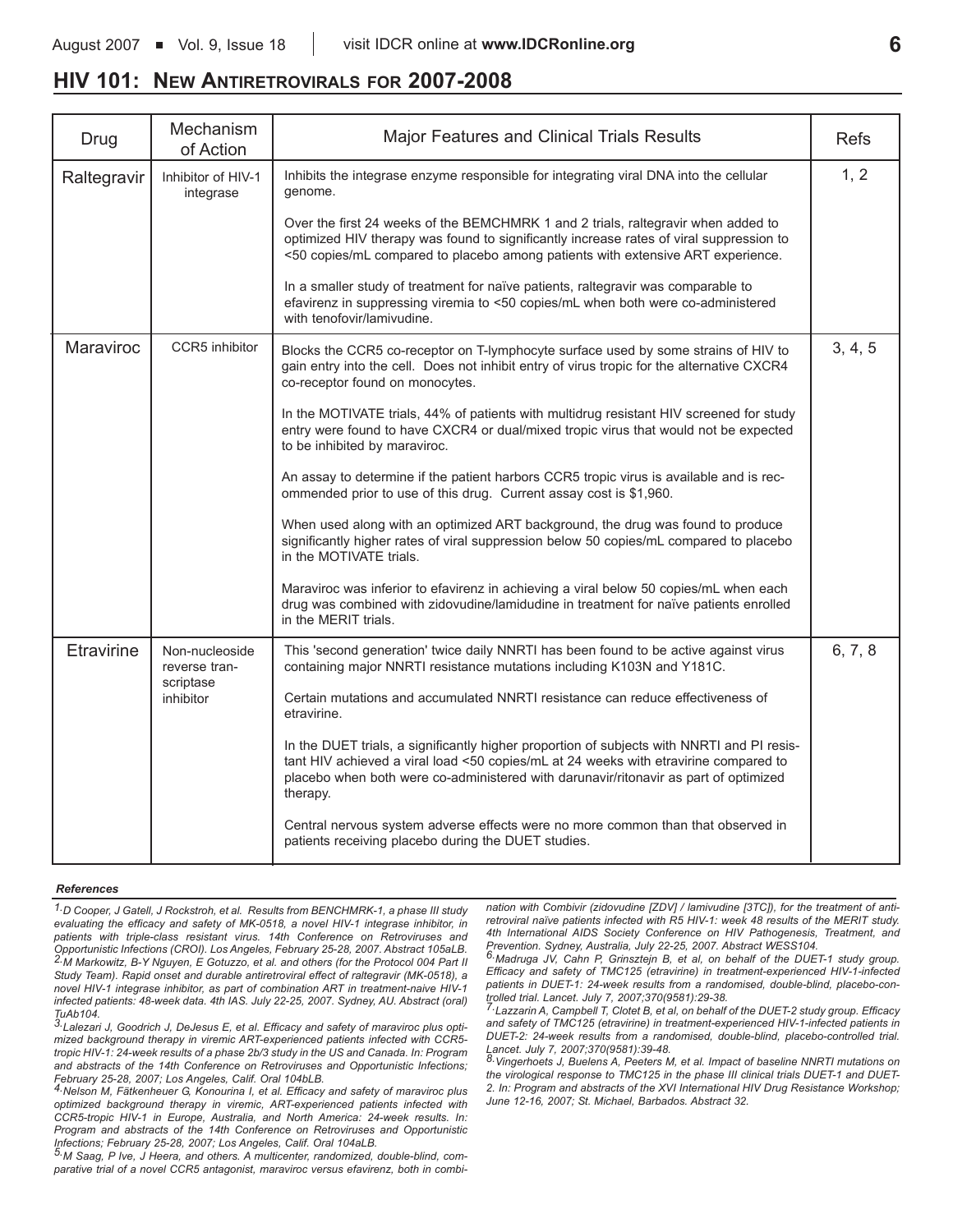### **SPOTLIGHT: PERSPECTIVE ON A RAPID HIV TESTING PROGRAM FOR INMATES AT THE HILLSBOROUGH COUNTY JAIL IN TAMPA, FLORIDA**

**Bethany Weaver, DO MPH** Infectious Disease Consultant Armor Correctional Health Services Tampa, FL

At the Hillsborough County Jail, where the average daily census in the first six months of 2007 was 3915 inmates with 203 bookings per day and an average length of stay of 21 days, three full-time health department employees, rotating between two facilities and funded by a federal grant, offer rapid HIV and routine syphilis testing to inmates. This is a voluntary testing program during which the staff go to the 64 open bed, direct supervision model pod and offer testing to all those who are interested. When the health department personnel arrive, an announcement is made to inform inmates they are there to offer free HIV and syphilis tests. If inmates choose to come forward for testing, the result is given face-to-face the same day. There are private rooms in each housing unit so that staff can complete a confidential pre- and post-test counseling session, including written consent for testing and provide link to care if the inmate is found to be HIV positive. The health department offers tests in the morning, performs the rapid HIV tests at the jail clinic lab, and then returns to the housing units in the afternoon to give negative results. Inmates receive HIV positive results in the clinic where there is more confidentiality and an opportunity for immediate referral to an HIV specialist and psychiatry, if indicated. Inmates sign a form stating that they received their negative or positive results, and the form becomes a permanent part of the medical record.

In the first quarter of 2007 (January-March), a total of 1013 inmates (221 females, 792 males) were tested with a total of three men identified as HIV positive and 16 cases of syphilis identified. In the second quarter of 2007 (April-June), of the 828 inmates (98 females, 730 males) tested, nine men and one woman tested HIV positive, and 13 cases of syphilis were identified.

In addition to the program described above, there are other opportunities for HIV testing at the jail. Tampa Hillsborough Action Plan (THAP), through a grant under Target Outreach for Pregnant Women's Act (TOPWA) offers rapid HIV testing to women at the jail, in a similar fashion to the program described above, two days per week. Furthermore, if an inmate requests an HIV test in writing or in the clinic when seeing a provider, the test is then offered by a certified HIV counselor. There is close collaboration between Armor Correctional Health Services, who has been contracted to provide medical services at the jail since October 2005, the Hillsborough County Sheriff's office, members of the health department, THAP, and Metropolitan Charities, who provides case management services to HIV positive inmates during and after incarceration.

Linking an HIV positive inmate to an HIV specialist on site allows the inmate the opportunity to learn about HIV/AIDS; the stage of disease based on blood work, history, and the physical exam; and risks for transmission. If appropriate, HIV treatment is initiated. In addition, the HIV specialist works with the health department to link the inmate to care in the community so that funding for medications and medical care can by accomplished upon release from custody. When possible, a three day supply of medications, a prescription for a one month supply of medications, and pertinent medical records are given to the inmate and/or case manager upon release from custody.

Overall, the HIV and syphilis testing programs are very well received by inmates and detention staff. Though inmates with HIV are not permitted to work in the kitchen, they are not segregated by HIV status, and results are given to them in a very confidential manner. Inmates are also told they can receive immediate care with an HIV specialist if they turn out to be HIV positive. There are some barriers to offering HIV testing in lockdown units, mental health units, and the infirmaries, mainly due to space and/or inability to obtain proper informed consent due to mental status, and we are working on strategies around these barriers so that we can expand this screening program. Another challenge that occasionally occurs is loss to follow-up when an inmate is released from custody prior to receiving confirmatory HIV or syphilis results, in which case the health department makes every effort to track down the individual in the community.



### **RESOURCES**

**4th IAS Conference on HIV Pathogenesis, Treatment and Prevention Website**

http://www.ias2007.org

**A Guide to Antiretrovirals The Body Pro** http://www.thebodypro.com/index/treat/antiretroviral\_link.html

**CDC's National HIV Testing Resource Website** http://www.hivtest.org/

**CDC's Revised Recommendations for HIV Testing of Adults, Adolescents, and Pregnant Women in Health-Care Settings** http://www.cdc.gov/mmwr/preview/mmwrhtml/rr5514a1.htm

**Community HIV/AIDS Mobilization Project** http://www.champnetwork.org/

**National HIV/AIDS Clinician's Consultation Center Warmline: National HIV Telephone Consultation Services** 1-800-933-3413 **PEPline: National Clincian's Post-Exposure Prophylaxis Hotline** 1-888-448-4911 **Perinatal Hotline: National Perinatal HIV Consultation and Referral**

**Services**

1-888-448-8765

**Entecavir in Hepatitis B Virus (HBV)/HIV Co-Infected Patients**

**Supplement to the Guidelines for the Use of Antiretroviral Agents in HIV-1-Infected Adults and Adolescents -- October 10, 2006** www.aidsinfo.nih.gov/contentfiles/EntecavirInHIV.pdf

**Department of Health and Human Services 2006 Adult and Adolescent Antiretroviral Treatment Guidelines** http://www.aidsinfo.nih.gov/guidelines/

**International AIDS Society-USA Panel 2006 Recommendations of the Treatment for Adult HIV Infection http://jama.ama-assn.org/cgi/content/full/296/7/827**

**American Academy of HIV Medicine** http://www.aahivm.org/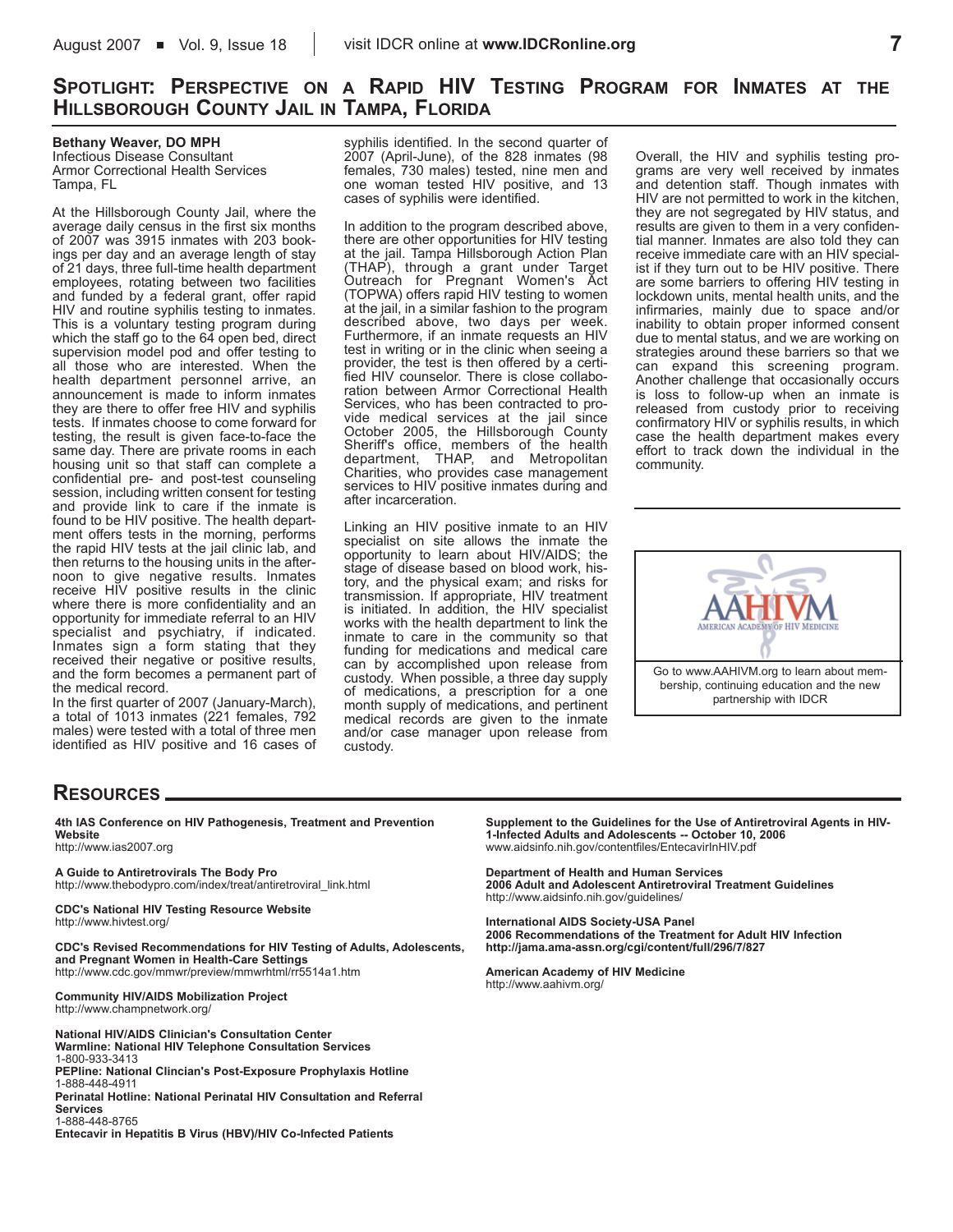## **SAVE THE DATES**

#### **2007 Intensive Review in Correctional Medicine**   $St$ . Louis, MO

September 7-8, 2007 Visit: http://www.cm-institute.org

### **HIV Therapy, Management &**

**Emerging Treatment Options** Live Satellite Video conference & Webcast October 3, 2007 12:30-2:30 p.m. EST Visit: www.amc.edu/hivconference 518.262.4674 or ybarraj@mail.amc.edu

### **National Conference on**

**Correctional Health Care** Nashville, TN October 13-17 Visit: http://www.ncchc.org/education/ national2007.html

#### **2007 Annual Conference: Medicine in the Face of Addiction**

Society of Correctional Physicians (SCP) October 14, 2007 Nashville, TN Visit: http://www.corrdocs.org/framework.php?pagetype=educonference&b gn=1

### **15th Annual HIV/AIDS Update and Border Health Summit**

South Padre Island, TX 24 to 26 October, 2007 Visit: http://www.valleyaids.org

#### **The Liver Meeting 2007 58th Annual Meeting of the American Association for the Study**

**of Liver Diseases** Boston, MA November 2-6, 2007 Visit: https://www.aasld.org/eweb/ DynamicPage.aspx?webcode=07am

#### **2007 United States Conference on AIDS (USCA)**

Palm Springs, CA November 7-10, 2007 Visit: http://www.cdcnpin.org/scripts/ display/confdisplay.asp?confnbr=6149

#### **AIDS in Culture IV: Explorations in the Cultural History of AIDS**

Mexico City December 9-13, 2007 Visit: www.aidsinculture.org

## **NEWS AND LITERATURE REVIEWS**

**HIV Control Efforts Should Directly Address Incarceration**

*IDCR* editorial board member, Rick Altice, in this editorial in *The Lancet*, asserts that incarceration is one of the major causes of the spread of HIV. He suggests that incarceration can lead to an increase in risk behaviors that lead to acquisition of HIV, disrupt social networks and prevent individuals from maintaining meaningful employment. Additionally, incarceration can inhibit persons with substance abuse problems from entering rehabilitation programs. While incarceration has been framed as an<br>opportunity for a public health intervention in the HIV epi-<br>demic, it often provides inadequate treatment of the men-<br>tal health and substance abuse problems that foster tramsnission. Moreover, HIV-positive offenders often suf-fer from poor continuity of HIV care upon their release from prison. In response to this problem, Dr. Altice suggests an increase in access to treatment of substance abuse and dependence, solutions to drug-use that bal-ance public safety and public health, advocacy for leg-islative changes to decriminalize drug use, and activism by communities affected by incarceration.

*HIV control efforts should directly address incarceration. Altice F. The Lancet. 2007;7:568-69.*

#### **Post-Release Case Management Services and Health-Seeking Behavior Among HIV-Infected Ex-Offenders**

Researchers from the Centers for Disease Control and Prevention (CDC) and Health Resources and Services Administration (HRSA) funded Corrections Demonstration Project (CDP) explored the impact of earlier post-release contact with a case manager on the postrelease health-seeking behavior of formerly incarcerated HIV-infected individuals. The project, which is designed to foster inter-agency collaboration between public health departments, correctional facilities, and community-based health providers, aims to improve continuity of care for HIV-positive inmates after their release. All participants were receiving some type of case management that was initiated prior to release and continued post-release. The study consisted of 226 ex-offenders who were interviewed<br>six months post-release. Of this group, 104 individuals<br>(46%) were met at the gate at time of prison release by a<br>case manager, while the remaining 122 individuals ( were not.

The study provided support for the important role of early post-release case management, as ex-offenders who were met at the gate demonstrated an increase in some health-seeking behavior. After controlling for health-seeking behavior before incarceration, the researchers found that ex-offenders who had been met at the gate were more likely to participate in drug or alcohol treatment and not engage in sex exchange during the six months follow-ing their release from incarceration. This exhibition of health-seeking behavior was tempered, however, by the finding that early post-release case management was not associated with reduced emergency room use or the use of street drugs. Although the reason for this finding is unclear, this study emphasizes the importance of early post-release case management in improving health-seek-ing behavior in ex-offenders.

*Post-Release Case Management Services and Health-Seeking Behavior Among HIV-Infected Ex-Offenders. Arriola, K. et al. Journal of Health Care for the Poor and Underserved. 2007;18:665-74.*

#### **End-Stage Liver Disease in a State Prison Population**

Researchers from the University of Texas Medical Branch recently conducted a study to examine the prevalence, mortality, and clinical characteristics of end-stage liver<br>disease (ESLD) in the Texas Department of Criminal<br>Justice (TDCJ) prison system. The study, analyzed the<br>medical data of 370,511 inmates over a 3.5 year period.<br>ES

The TDCJ prison system offers voluntary HIV testing to all inmates upon incarceration and screens all HIV-positive<br>individuals for HCV-infection. As a result, most of the<br>inmates in the study knew their HIV status, but those who<br>were seronegative for HIV had only been tested for H if they had self-reported risk behavior or had requested a

test. The study found that, of the 370,511 inmates studied, 484 had ESLD and 213 had died of ESLD during the study-period. Inmates who were Hispanic, aged 40-49 years or 50 years and older, were infected with HIV or<br>HCV or both had an elevated risk of ESLD prevalence<br>and mortality. Ninety percent of inmates with ESLD either<br>had HCV monoinfection or HIV/HCV coinfection. Those<br>inmat findings reinforce the belief that HIV/HCV coinfection<br>accelerates the progression of HCV, resulting in<br>increased mortality from ESLD. The growing prevalence<br>of ESLD in the correctional setting, in combination with<br>the hig increased HCV prevention, education, and treatment.

*Baillargeon J, Soloway RD, Paar D. End-Stage Liver Disease in a State Prison Population. Ann Epidemiol. 2007 Aug 4; Epub ahead of print.* 

## **Costs of Voluntary Rapid HIV Testing and Counseling in Jails in 4 States - Advancing HIV Prevention Demonstration Project, 2003-2006**

This study sought to examine the feasibility of using rapid<br>HIV tests in prisons and jails by examining the costs and<br>outcomes of rapid HIV testing and counseling programs in<br>Florida, Louisiana, New York, and Wisconsin fro time period, resulting in 152 newly identified cases of HIV. Although the costs for these tests were extremely variable, the study found that the average cost of HIV testing for HIV-negative inmates was between \$29.46 and \$44.98. The cost of testing was significantly higher for HIV-positive inmates and was estimated between \$71.37 and \$137.72 per inmate. The discrepancy in costs relative to HIV serostatus is due to the extra post-test counseling required for individuals who test positive for HIV. Most of the cost of rapid HIV testing was due to variable costs, including time for counseling and testing, nondurable goods and supplies, and test kits. Fixed costs, such as the cost of program management, training, travel, and durable equipment, composed a smaller portion of testing costs. Average costs for testing varied greatly depending on the location of the correctional facility, as more rural facilities required public health officials and counselors to drive to distant sites. Differences in local wage rates also contributed to the variability in costs. It is hoped that this study's findings can be used to develop rapid HIV testing programs in both prisons and jails across the country.

*Costs of Voluntary Rapid HIV Testing and Counseling in Jails in 4 States --- Advancing HIV Prevention Demonstration Project, 2003-2006. Shrestha, R. et al. Sexually Transmitted Diseases. 2007;34(11):000-000.*

#### **FDA Approves Novel Antiretroviral Drug**

The U.S. Food and Drug Administration (FDA) approved the antiretroviral, maraviroc, for production and distribu-<br>tion. This FDA approval followed two controlled studies<br>with over 1,000 clinical trial participants, 840 of which<br>received maraviroc. The drug, which will be sold that prevent HIV from entering lymphocytes by blocking the CCR5 co-receptor required by certain types of HIV to<br>gain entry into the cell. Maraviroc is approved for use in<br>combination with other antiretroviral drugs for the treat-<br>ment of adults with CCR5-tropic HIV-1, who have treated with other HIV medications and who have evidence of elevated levels of plasma HIV. Health care providers should exercise caution in prescribing maraviroc for treatment-naïve adults and pediatric, as it has not been adequately tested in these individuals. Maraviroc's product labeling has a boxed warning about the dangers of liver toxicity (hepatoxicity) and possibility of heart attack. Common side effects of the drug included cough, fever, upper respiratory tract infections, rash, musculoskeletal symptoms, abdominal pain, and dizziness.

*http://www.fda.gov/bbs/topics/NEWS/2007/ NEW01677.html*

*Compiled by Christine Devore, IDCR Intern*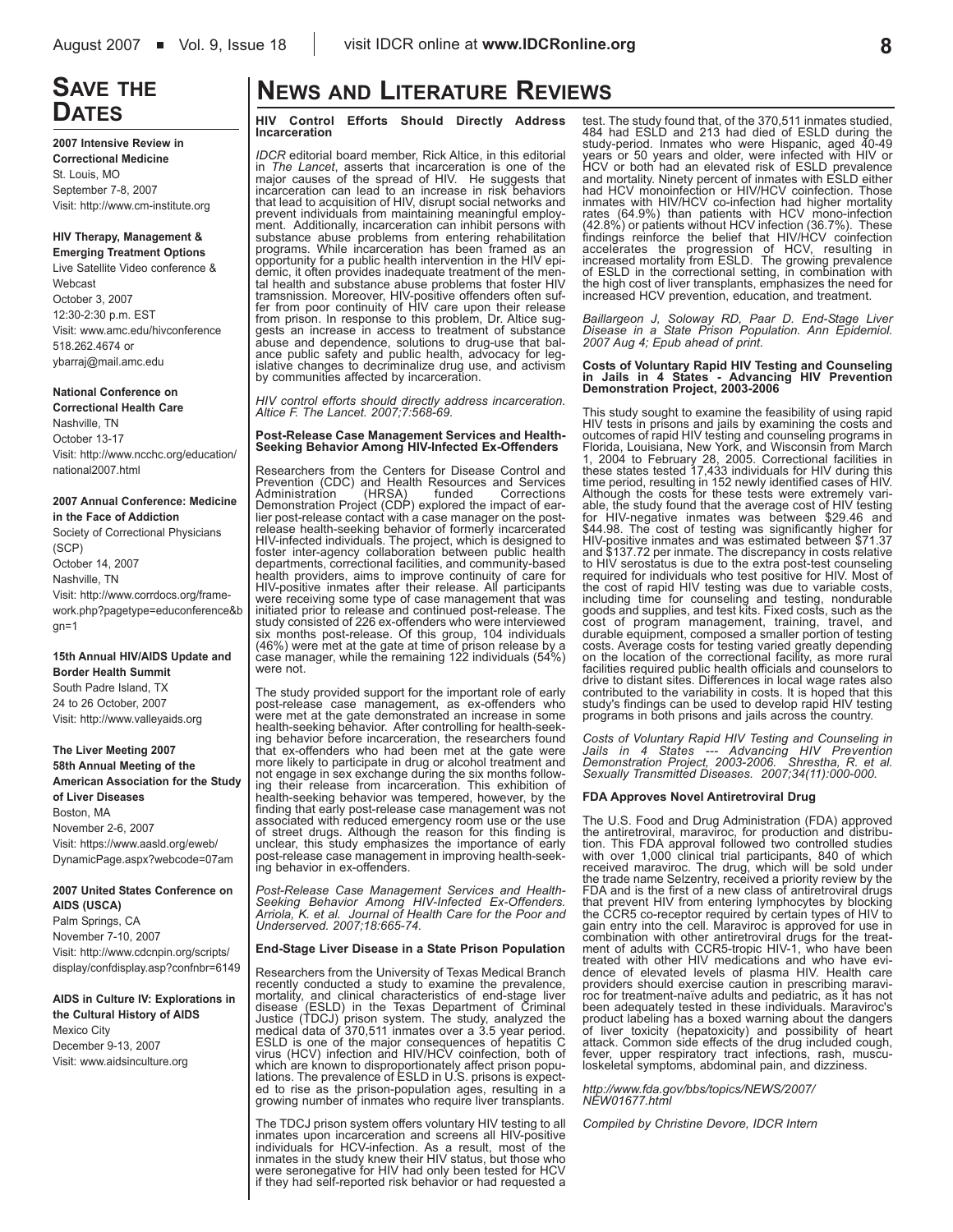### **SELF-ASSESSMENT TEST FOR CONTINUING MEDICAL EDUCATION CREDIT**

This activity has been planned and implemented in accordance with the Essential Areas and Policies of the Accreditation Council for continuing Medical Education through the joint sponsorship of Medical Education Collaborative, Inc. (MEC) and *IDCR*. MEC is accredited by the ACCME to provide continuing medical education for physicians.

Medical Education Collaborative designates this educational activity for a maximum of 1 AMA PRA Category 1 Credit™. The target audience for this educational program is physcians. Physicians should only claim credit commensurate with the extent of their participation in the activity. Statements of credit will be mailed within 6 to 8 weeks following the program.

**Objectives:**

- The reader will be able to describe the most significant studies presented at the 4th International AIDS Society Conference in regards to antiretroviral therapy.
- The reader will be able to discuss the most significant studies presented at the 4th International AIDS Society Conference in regards to HIV and viral hepatitis co-infection.
- The reader will be able to summarize the most significant studies presented at the 4th International AIDS Society Conference in regards to resistance and tropism testing.

TRUE or FALSE?

Tampa, Florida?

- The reader will be able to explain the rapid HIV testing program at the Hillsborough County Jail in Tampa, FL.
- The reader will be able to identify new antiretroviral medications.
- 1. The TITAN study revealed that darunavir appears to be less effective than LPV/r for patients with higher- level PI resistance (>6 LPV mutations or ?10 LPV FC).

TRUE or FALSE?

- 2. Which of the studies presented at the IAS Conference did not reveal that deferral of therapy is associated with poor outcomes?:
	- A. SMART<br>B. CASCA
	- B. CASCADE<br>C. MERIT
	- C. MERIT<br>D. ATHEN
	- **ATHENA**
- 3. Which of the following was found to be true in the phase III MERIT study?:
	- A. Compared to the efavirenz arm, the mean change in CD4+ counts was statistically superior for the maraviroc arm.
	- B. Lack of efficacy was lower with maraviroc.
	- C. Adverse events were lower with efavirenz.<br>D. The rates of discontinuation were similar b
	- The rates of discontinuation were similar between maraviroc
	- and efavirenz. E. A and D

A. This is a voluntary HIV and syphilis rapid testing program operated by three health department personnel rotating between two facilities. B. Health department personnel require only verbal consent for

4. In a study by Borton and colleagues, 82% of HIV-positive patients who received high-dose HBV vaccine developed anti-HBs titers.

5. Which of the following is NOT a characteristic of the rapid HIV testing program for inmates at the Hillsborough County Jail in

- HIV testing.
- C. Inmates have to sign a form stating that they received their results, and the inmate's sero-status is documented on their medical record.
- D. If an inmate requests an HIV test in writing or in the clinic when seeing a provider, the test is then offered by a certified HIV counselor.

### **In order to receive credit, participants must score at least a 70% on the post test and submit it along with the credit application and evaluation form to the address/fax number indicated. Statements of credit will be mailed within 6-8 weeks following the program.**

**Instructions:**

- **•** Applications for credit will be accepted until
- August 31, 2008.
- **•** Late applications will not be accepted.
- **•** Please anticipate 6-8 weeks to recieve your certificate.



Please print clearly as illegible applications will result in a delay.

| Please check which credit you are requesting ACCME or Non Physicians       |  |                                                                                           |
|----------------------------------------------------------------------------|--|-------------------------------------------------------------------------------------------|
| I certify that I participated in IDCR monograph - August 2007 Issue        |  | <b>Please Submit Completed Application to:</b>                                            |
| Please fill in the number of actual hours that you attended this activity. |  | <b>Medical Education Collaborative</b>                                                    |
|                                                                            |  | 651 Corporate Circle, Suite 104, Golden CO 80401<br>Phone: 303-420-3252 FAX: 303-420-3259 |
|                                                                            |  | For questions regarding the accreditation of this activity, please call                   |
|                                                                            |  | 303-420-3252                                                                              |